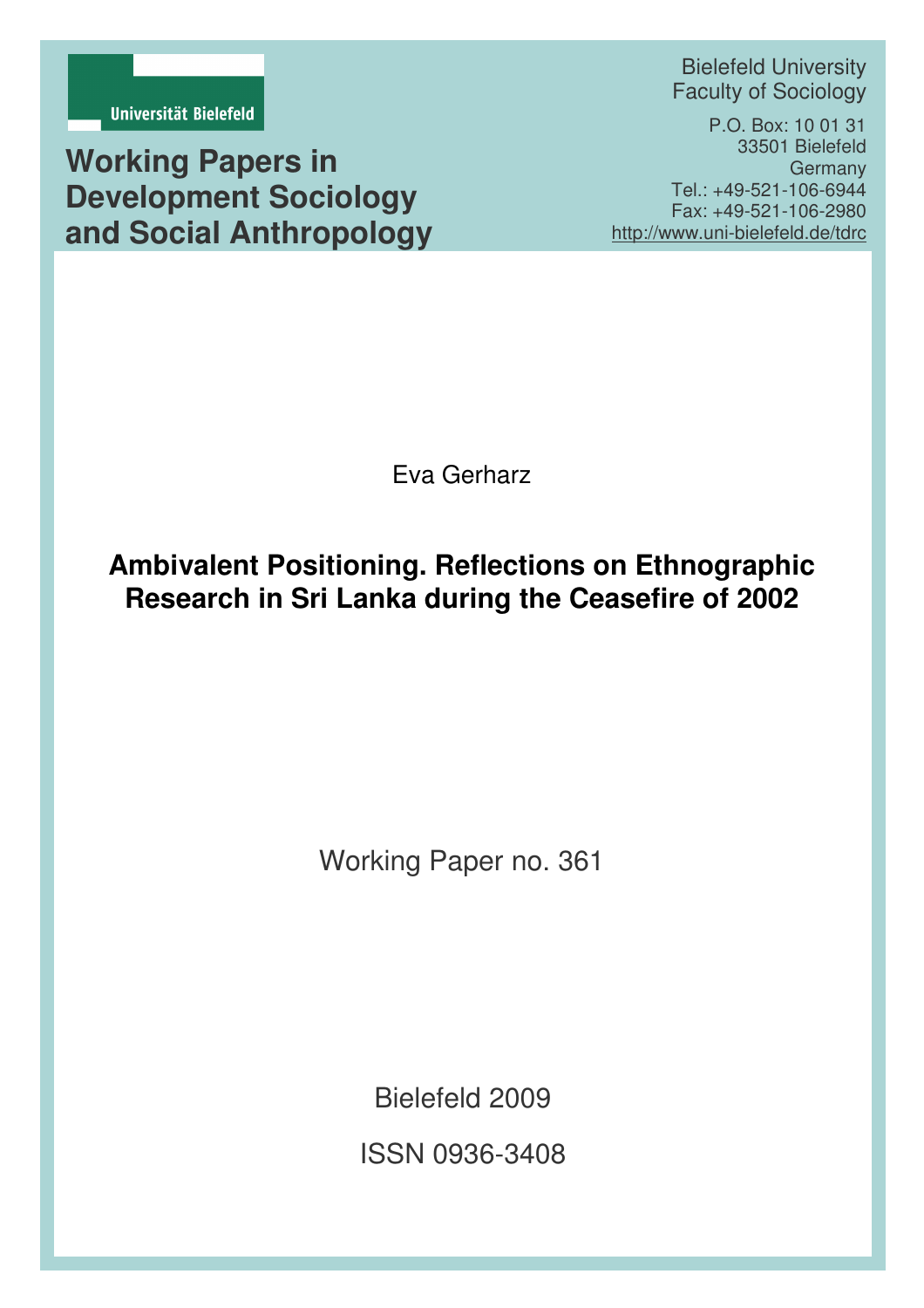# **Ambivalent Positioning. Reflections on Ethnographic Research in Sri Lanka during the Ceasefire of 2002<sup>1</sup>**

### *Eva Gerharz*

When the Sri Lankan Government and the Liberation Tigers of Tamil Eelam (LTTE) signed the Ceasefire Agreement of 2002, not only the Sri Lanka, but the entire world breathed a sign of relief. This historical chance for a sustainable post-conflict situation and enduring peace was accompanied with massive international involvement e.g. mediation efforts and aid for reconstruction and development. Everyone hoped that the enormous involvement and pressure exerted by the donor community instigated that the conflict parties would work out a serious and sustainable peace treaty. These promising preconditions Sri Lanka coincided with a growing consciousness of the importance of peace-building and conflict prevention expressed in intensified academic work and attention on intra-state conflicts and their interrelation with development failures since the late 1990s. The need to conduct research on peace processes as well as advising and supporting development practice, encouraged researchers from all over the world to discover Sri Lanka. Being one of these researchers I investigated the reconstruction and development activities in the war-ridden northern part of the island and with great interest, I observed the new arena opening up for all kinds of transnational connections instigating changes in many ways. At the same time, I witnessed the enduring polarisation between the different groups sometimes erupting in very forceful ways, the many difficulties accompanying the LTTE's attempts to become a legitimate political actor and to overcome previous terrorist images. I also observed the problems associated with the daunting impact of foreignness and manifestations of cultural difference which hit the war-affected and previously isolated places in the northern and eastern war-zones.

Understanding my position as a part of this encompassing social process of change, I started to reflect on the researcher's positionality in the field, in relation to the sensitive (post- )conflict context of Sri Lanka. The considerations and reflections presented in this paper are based on the experiences I gathered while conducting ethnographic fieldwork for my dissertation on development and reconstruction in northern Sri Lanka between 2002 and 2004 (Gerharz, 2007). The subjective perspectives highlighted here are embedded into the very specific time frame of the peace process which could not be termed as post-conflict, but rather as a no war/no peace situation (Brun 2008: 401). This implies the assumption that postconflict can also mean pre-conflict<sup>2</sup>, as the case of Sri Lanka has proven as well. From 2005 onwards, the situation deteriorated and gradually turned into a full-scale war again. In the beginning of 2009, the Sri Lankan Army had massively advanced into LTTE territory, and accepting a terrible humanitarian catastrophe, it managed to defeat the military wing of the LTTE in May 2009. The human costs were immense and in during the final onslaught, almost the entire LTTE leadership has been eliminated. In how far the "defeat" of the LTTE will bring about enduring peace in Sri Lanka is still questionable. During the second half of 2009 there are still 250.000 Tamils imprisoned in internment camps with just little hope for appropriate rehabilitation.

 $\overline{a}$ 

<sup>&</sup>lt;sup>1</sup> An earlier version of this paper was presented at the Workshop "Field Research and Ethnics in Post.Conflict Environments", organised by the Program on States and Security, Ralph Bunche Institute for International Studies, City University of New York, Dec. 4-5, 2008.

 $2$  This is why I have put the "post-" in brackets most of the time.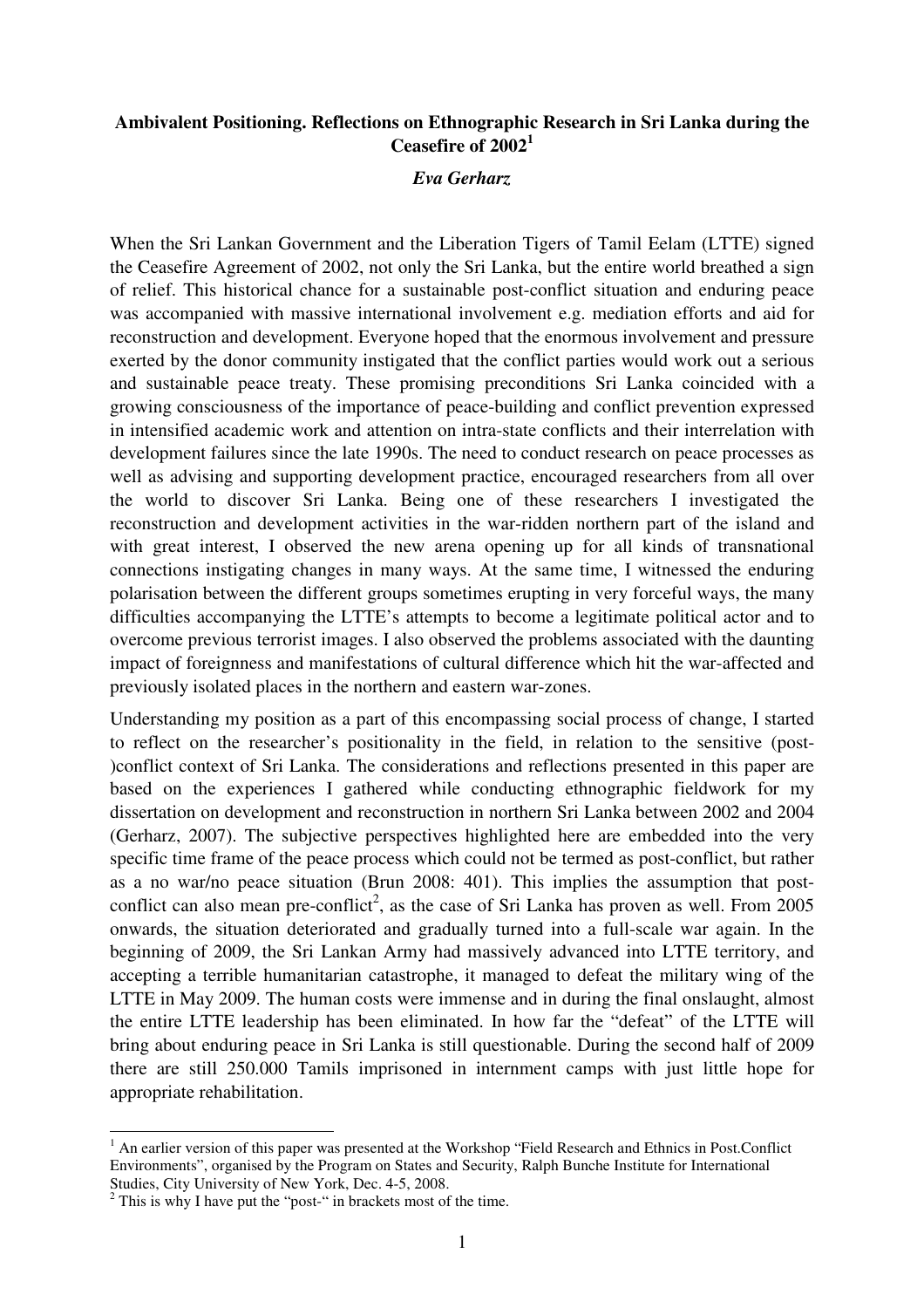With the exception of the Tamil researcher Jamuna Sangarasivam (2001) only a few scholars have reported about their experiences in the Sri Lankan context. Although there is a body of literature on research findings concentrating on (post-)conflict settings, there seems to be a lack of explicitly targeting the doing of research under these conditions. Compared to "war ethnography" (Nordstrom 1997) conducted in emergency situations, fieldwork in post-conflict situations has been treated as taking place under conditions of "normalcy". The time-frame labelled as post-conflict, however, entails a range of specifics, which are sometimes similar to the challenges of research under conditions of war, sometimes not. Although I did not experience a notable escalation of violence, I can see a number of parallels to the reports formulated in a number of studies which have been produced on conducting research in conflict and war zones (Kovats-Bernat, 2002; Pettigrew, 2004; Hoffman, 2003; Nordstrom, 1997). Other aspects articulated in this paper, in contrast, have been discussed elsewhere as general methodological questions.

In Sri Lanka, large numbers of researchers took up the opportunity offered by the peace process and competed in developing challenging research questions and establishing contact with development organisations, turning Sri Lanka almost into an over-researched terrain. Many organisations and development projects had already been working with by social scientists investigating the dynamics of development cooperation in the peace process. One foreign expert in the Sri Lanka's capital of Colombo even claimed that his organisation was overwhelmed by having to give interviews to so many researchers. This enthusiasm was also focused on the war zones in the North and East where numerous young scholars conducted interviews and participant observation. Nevertheless, many members of Colombo's general public reacted in a terrified way when I told them about my frequent travels to the northern peninsula of Jaffna. One woman said: "Aren't you afraid? The Tigers are there!" On this occasion I realised that my research was taking place in a setting, which was full of fear, but also of misconceptions. This woman obviously did not know that the Tigers, the LTTE, had already been expelled from Jaffna six years before. For her, the Northern parts of Sri Lanka were the dangerous war zone, locked up by the Sri Lankan army. But she was also right in a way: In the course of the peace process the LTTE had emerged as a highly visible and, in the end, a well researched organisation. This was partly due to the high-level peace negotiations which enabled LTTE representatives to enter the public space, but also because of the international donors' strong commitment to reconstruction in the war zones of the North and East. This donor commitment required large numbers of personnel, mainly from Western countries, working and living in the war zones, including aid workers, observers, demining experts, short-term consultants and journalists.

This paper is concentrated on four different aspects of my ethnographic experience. First, to what extent are the perspectives, deeply embedded in the polarisation between two ethnically defined groups and the war protagonists who claim to represent them, relevant for the researcher's situatedness in the field? The second part deals with the question of neutrality and the difficulty of repositioning, when confronted with discursive situations conditioned by ethnic polarisation and conflict. The third aspect relates to my research experiences with the LTTE. I show how the organisation opened up to researchers, resulting in new avenues for representation. This is very much linked with the approach to development adopted by the LTTE, but also to the popular images of the Tigers as entrepreneurs in the "markets of violence" (Elwert, 1999). Fourthly, I will reflect upon relationship between the researcher and other foreigners. This was a highly ambivalent process centred on different modes of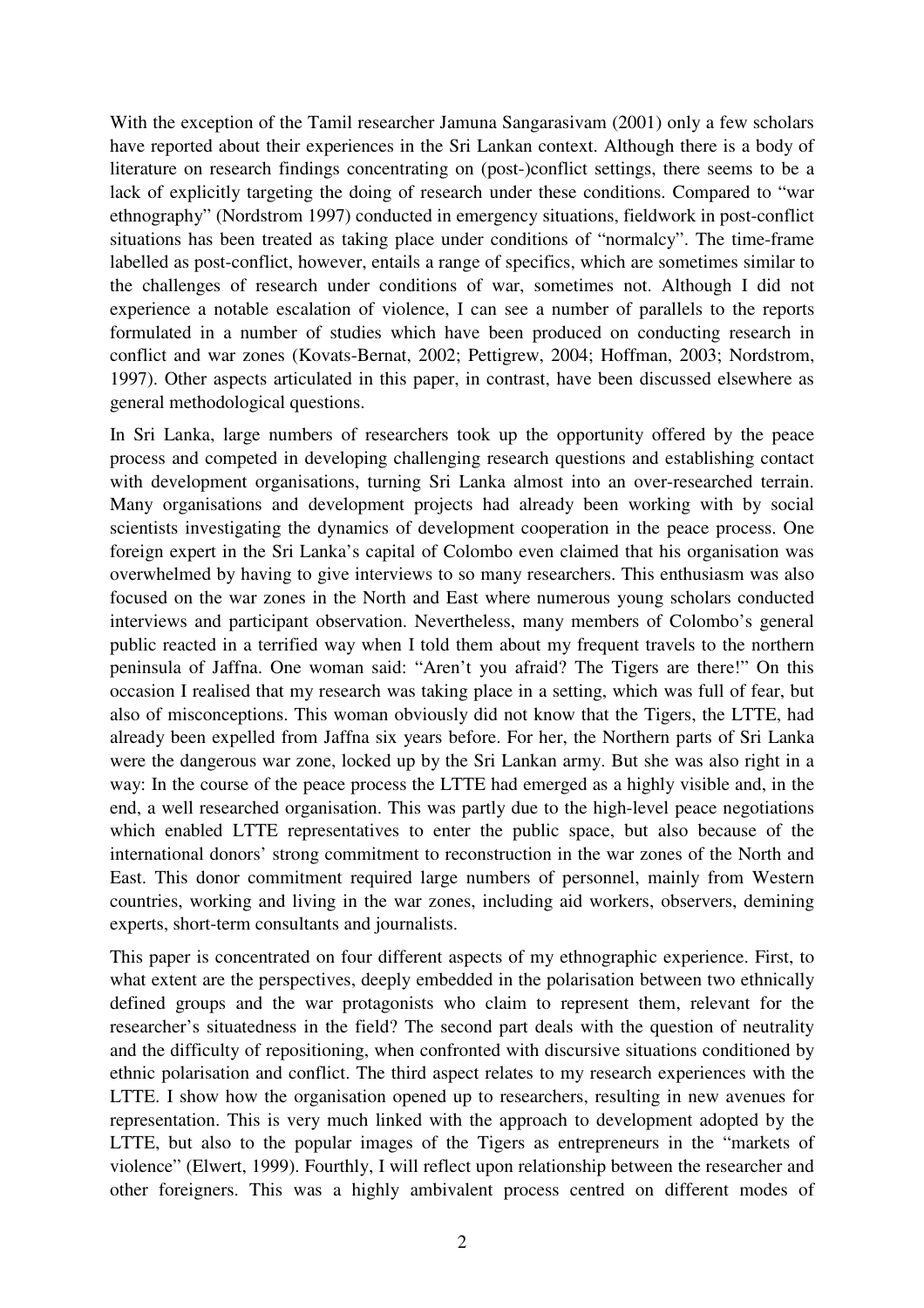complicity or non-complicity (Marcus, 1998), especially as this was embedded into a sometimes conflictive relationship between locals and foreigners. The conclusion shortly touches upon the question of neutrality.

# **Being torn between the Singalese and Tamils**

The deeply entrenched ethnic polarisation which characterises Sri Lanka's conflict shapes and determines the everyday-life of most Sri Lankans and its visitors. The North-East and the Southern parts are clearly divided. Most people are aware that the war-zones in the North-East are populated by members of both groups, as well as by a considerable Muslim population<sup>3</sup>, but some areas are more Tamil than others in real numbers, but also in other respects such as a collective consciousness about Tamil culture, heritage and identity. The areas in the east, for example, are regarded by some as less disputed territory than the north because the share of Sinhalese population is in some parts very high<sup>4</sup>. The northern peninsula of Jaffna, with its almost hundred per cent Tamil population, can be regarded as the centre of the Sri Lankan Tamils. The brief encounter with the woman in Colombo described above shows that Jaffna is frequently constructed as the heart of LTTE rule, although it was "liberated" by the Sri Lankan army as early as 1997.

In Sri Lanka's capitol Colombo, where a significant number of Tamils have always lived<sup>5</sup>, we find this kind of spatial segregation and place-making as well. The areas of Welawatte, Bambalapitiya, Dehiwela and some others are known as Tamil enclaves. The suburb Wellawatte is known as "Little Jaffna" (Siddhartan, 2003: 311) and the visibility of "Tamilness" in form of ethnic businesses, Tamil signboards etc. belongs to this place-making. Places related to ethnic categories were not always districts, towns, suburbs, or neighbourhoods but could also be institutions or restaurants. The boundaries between Tamilness and LTTE were sometimes blurred. For example, the Greenland's Restaurant in the Colombo suburb of Bambalapitiya was labelled as "Tiger Restaurant", because at times it was suspected of hosting LTTE members. Interestingly, quite a number of Singhalese tended to equate Sri Lankan Tamilness with Indian Tamilness and sometimes with India in general. The Greenland's Restaurant in fact was a South Indian restaurant, resembling the Woodlands restaurant-chain in the Tamil Nadu capitol of Madras. When I told my Sinhala friend's daughter about Mira Nair's movie "Monsoon Wedding" which had been shown at the International Centre for International Studies (ICES) in Colombo and which I described as Indian, she repeatedly draw the conclusion: "aha, Tamil movie", although I insisted that there was a difference.

It made a difference, however, when I told my Sinhalese friends in Colombo that I would go to an area known as Tamil or meet Tamils. The Sinhalese woman I lived with used to stare at me but rushed to assure that she had nothing against Tamils. Then she claimed that one of her best childhood friends was a Tamil and that she even went to a Tamil doctor. Sometimes she

<sup>&</sup>lt;sup>3</sup> According to the 1981 census Sri Lanka has approximately 19 Million inhabitants of which 74 per cent are Sinhalese, 18.1 per cent are Tamils and 7.1 per cent are Muslim. Sinhalese believe in Buddhism, Tamils are Hindus. But both groups, Sinhalese and Tamils also include a considerable number of Christians who constitute around 7.6 per cent.

<sup>&</sup>lt;sup>4</sup> In many areas this number game is a highly problematic issue because settlement programmes in the name of development projects have resulted in a demographic shift (see for example Peebles (1990)).

 $<sup>5</sup>$  For the historical construction of the different forms of Tamil identity in Sri Lanka see Wilson (1994).</sup>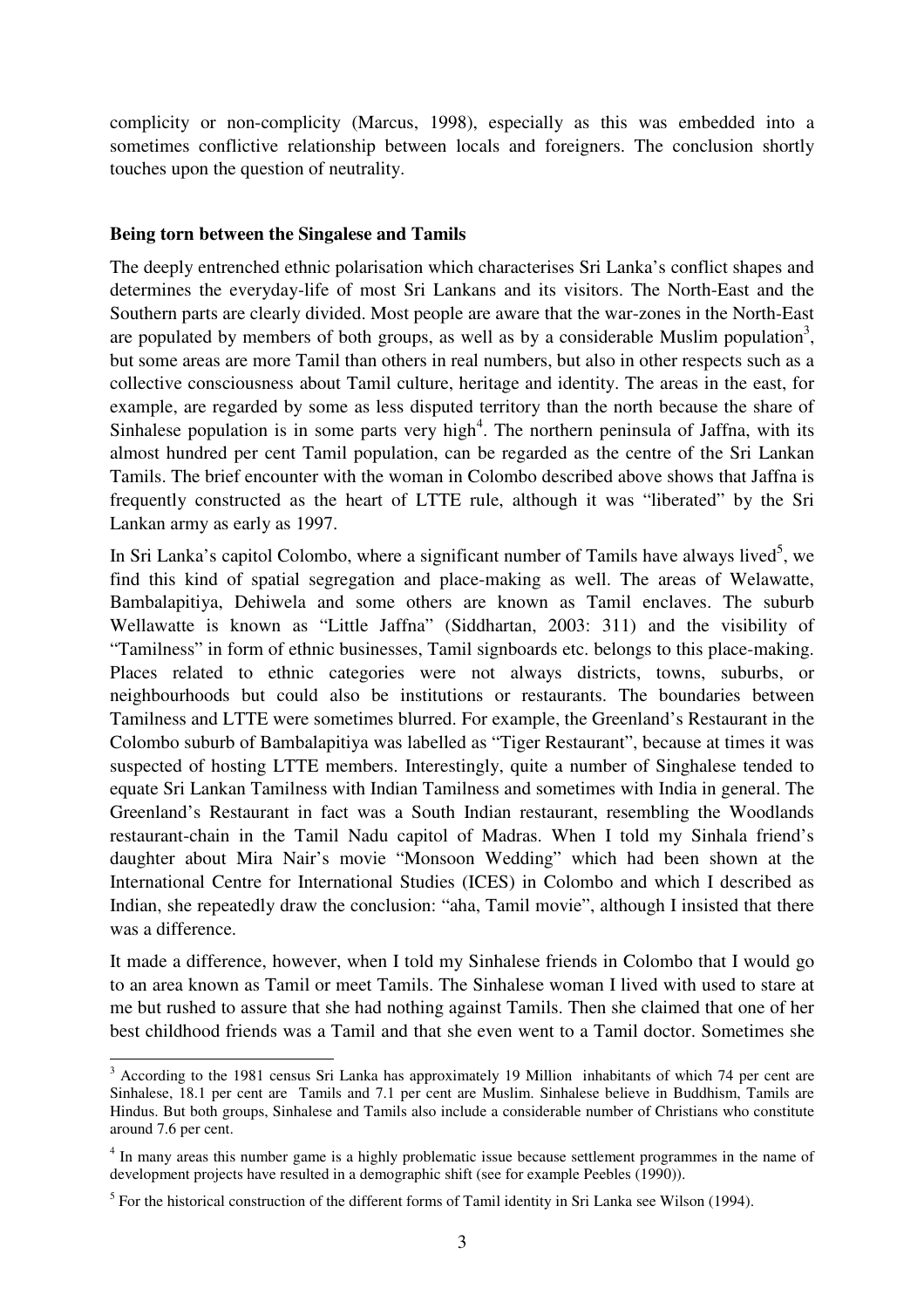continued with lengthy narratives about her experiences with the nice Tamils she had met in her life or told me about the riots of 1983. In July 1983, Colombo was subject to a severe outbreak of violence against its Tamil population which spread to other parts of the islands and lasted for several days. Gangs and mobs attacked Tamils on the street, entered their businesses and houses, burned down many of them, harassed and killed Tamils. According to estimates 4.000 people were killed. The damage to trade and business was enormous (Bastian, 1990: 302). More then 100.000 Colombo Tamils lost their homes and had to rely on the socalled welfare centres which had been established in and around Colombo (Schrijvers, 1997)<sup>6</sup>.

In my landlady's personal account of the pogrom, however, there was a Tamil woman living in her compound who needed protection when the riots broke out. She reported that the neighbours had finally called the police to rescue her because they were afraid of being attacked. Her story was unrelated to the potential danger the Tamil woman was subject to under police custody (although it is well known that the security forces partly supported the riots), but to the danger the woman's presence meant for the neighbours. On another day the shoemaker, a poor Tamil man, who used to arrange his tools and work in front of our house damaged the decorative plant in the front garden. The landlady felt hurt, since she connected some personal memories with this plant and started shouting: "This beggar has destroyed my plant, this dirty Tamil". The cases show the dynamics of ethnicisation in a very particular way: Although ethnic difference is denied and rejected in everyday life, it erupts all of a sudden, triggered by a single event. This means that the process of drawing ethnic boundaries between the members of different groups is embedded into specific situations in which the ascription of ethnicity helps to rationalise certain behaviour and may even justify individual or collective violent outbreaks. It was difficult to take position but could I have claimed to be neutral if real violence had erupted? What would be my responsibilities, as a researcher, and as a person of political sensitivity in this highly ethnically polarized set-up? These questions remained principal ones throughout fieldwork and will be raised again in the following section.

## **Being a Tiger Sympathiser?**

-

To understand the general dynamics of ethnicisation in the south it is important to consider that Sri Lankan society has been heavily traumatised by the years of war. In the northern and eastern areas, the stress resulting from war has had a severe psychological impact on the Sri Lankan Tamil population (Somasundaram, 1998). In the south however, the situation has been less marked by a state of continuous emergency and trauma. This trauma is related to severe crises such as displacement, and the stress which occurs when people live in a war zone amidst outbreaks of fighting. Although most parts of the south remained relatively unaffected by direct fighting, the war also left its marks on peoples' lives, especially of the Colombo population. For years, the danger of being subject to bombing or suicide attacks was inscribed onto the everyday-lives of many Sri Lankans. It is difficult to find precise figures or chronologies of the bombings which were carried out since the beginning of the conflict and in many cases we still do not know who the perpetrators were. There are cases of suicide attacks and bombings for which the LTTE has claimed responsibility, but there are also a number of cases which have been attributed to the organisation too quickly. Several

<sup>&</sup>lt;sup>6</sup> See Tambiah (1986) for a detailed account on the 1983 pogrom and its significance for Sri Lanka's democratisation process.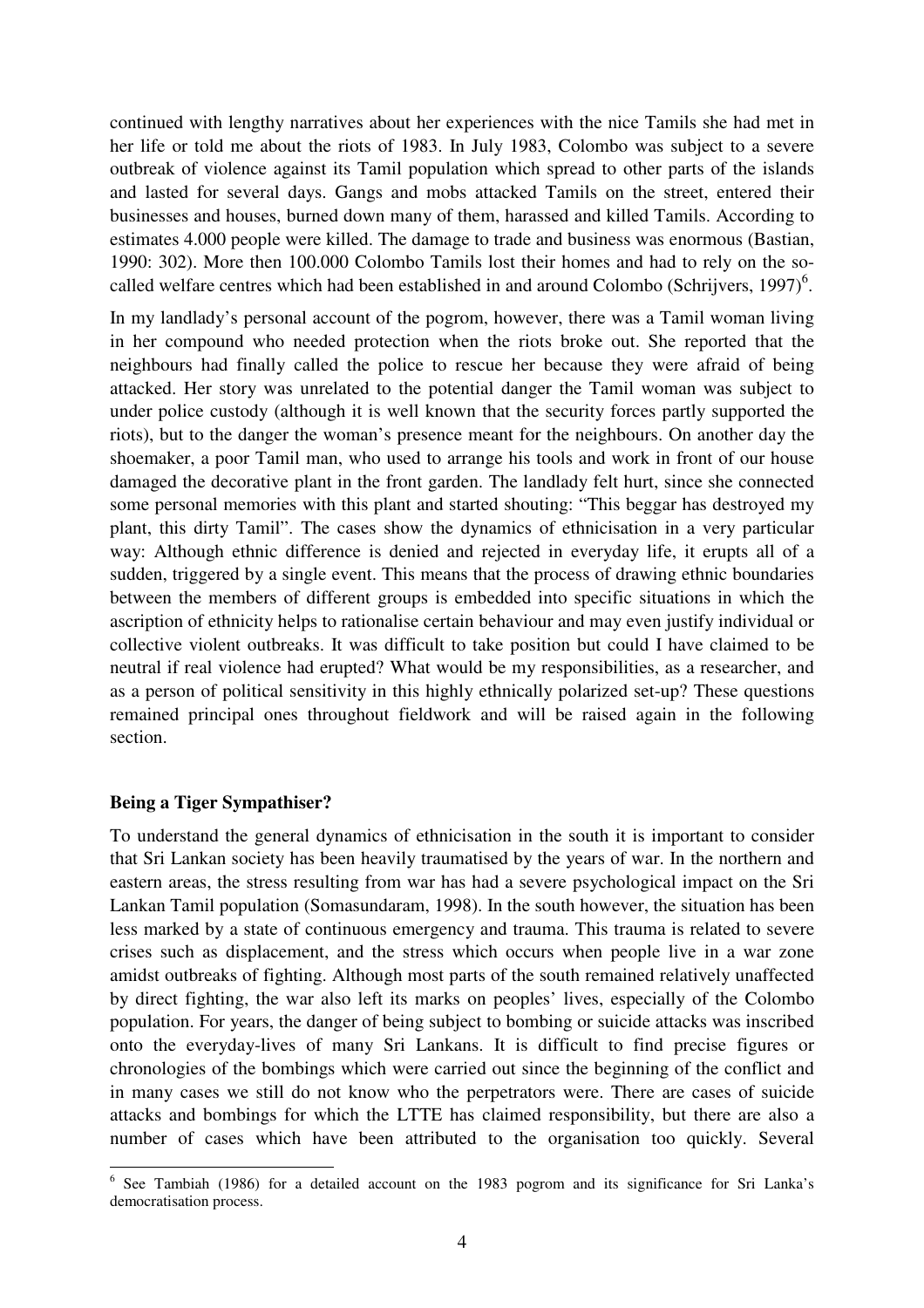politicians, including Indian Prime Minister Rajiv Gandhi (1991), Sri Lankan President Ranasinghe Premadasa (1993), were killed in bombings and suicide attacks. With them, large numbers of others perished. At one morning in January 1996, a truck filled with high explosives was blown up at the front gate of the Central Bank in Colombo. Almost a hundred people died and about 1,400 were injured (Harris, 2001). I experienced the psychological impact of such incidents when I returned to Sri Lanka for a conference in August 2006. A bomb targeting the Pakistani ambassador exploded in the heart of Colombo, killing eight people. I had had plans to go to this area that day but changed them in the morning. After this incident I did not feel safe in the city any longer. Especially in public places I always had a feeling of being exposed to some unforeseeable danger and for the first time, I could really understand what people were talking about.

The danger of becoming the victim of an attack, which could potentially happen everywhere at any time, had the effect that the Sri Lankans living in the South developed a kind of paranoid attitude. This fear has chronically penetrated the social memory. Any Tamil could be a terrorist. This largely acknowledged suspicion towards Tamils in general, in turn, affected Colombo Tamils, who refrained from wearing the markers of Tamil identity, such as the pottu<sup>7</sup>. This was a highly problematic moral dilemma for many devoted Hindu women but considered a necessity for security reasons at times in public space. Sangarasivam describes how she, as a Tamil who had come from Canada to do her fieldwork, herself became subject to this marginalization as a "violent other": During a six-months stay in Colombo, she was detained and interrogated by the Sri Lankan military police some twenty-five times (2001: 97).

For the Singhalese Sri Lankans, this psychological aspect was also crucial after the Ceasefire Agreement. People enthusiastically celebrated the new freedom during Christmas and New Year 2001 without the usual fear of gathering in public places. Everywhere, signs advocating "Peace" had been placed in shop windows. Events such as "Peace concerts" were performed during the holidays and the British band UB 40 even visited Sri Lanka to honour the successful peace-making efforts.

Most Sri Lankans followed and discussed the peace negotiations which took place in 2002. In these discussions, different scenarios were developed, and possibilities for a long-term agreement were suggested. I also sat together with Sinhalese friends to discuss the ongoing political developments. At a certain point in the discussion, the question of how to find a solution always came up. The fear that the country could be divided as a result of federalist reforms was articulated in very strong ways, but at the same time, nobody has had a better idea than a military solution. Considering myself as a citizen of a country where federalism works relatively well, I suggested being realistic and admitting that federalism was indeed a more peaceful way to bring a sustainable solution to the conflict. I tended to argue that the most important precondition was to treat the representatives of the LTTE as equal partners and negotiate a solution with them by compromising on both standpoints. The resistance against my claim was very emotional: "But you can not trust the Tigers! We know that!" Under these circumstances, I replied, negotiations made no sense then and that fighting had to go on forever. Nobody denied this. The discussion went on together with exchanging the latest news about the decision-making going on during the negotiations. One participant in the

-

 $<sup>7</sup>$  The pottu is the red dot Hindu Tamil women wear on their forehead to indicate their married status. See also</sup> Schrijvers (1999) and Siddhartan (2003) for a more detailed description of the dilemma Tamil women face.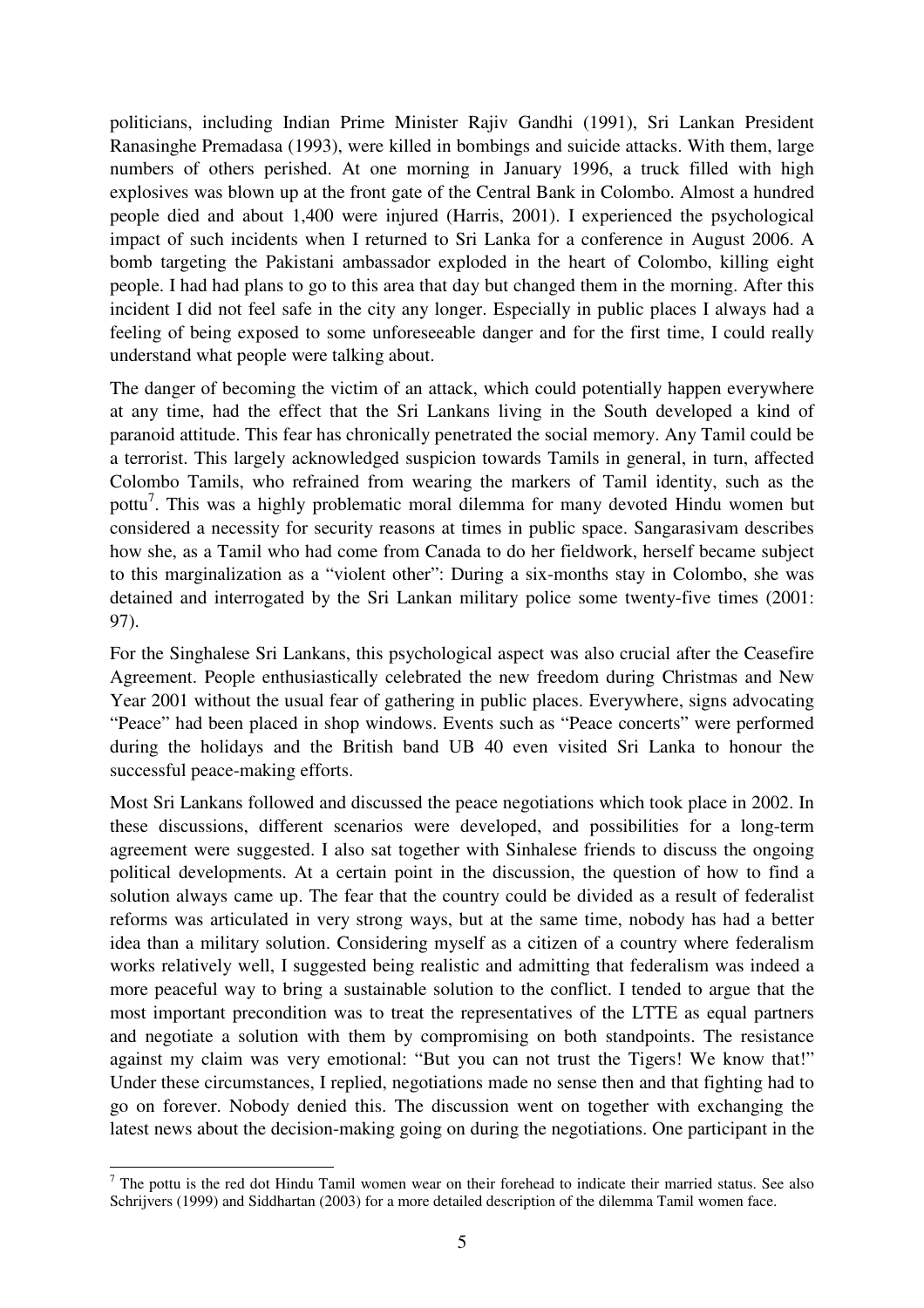discussion reported that the LTTE representative could not even speak by himself but had to call his boss all the time. Recognizing this deep mistrust and misrecognition, I was silenced.

Having experienced this kind of disappointment resulting from not finding a way to discuss from what I considered to be neutral point of view, I tried to avoid such situations especially when I realised that people tended to accuse me of being more sympathetic to the "terrorists". This happened quite often even when I pointed out the humanitarian situation of the people living in the North. At times, people looked at me in disbelief. I realised that people in the South had not gained much insight into the humanitarian situation in the North-East, instead narratives about and images of Jaffna before the war were prevalent. Many of my conversation partners still say Jaffna as a well developed centre, where agricultural production was booming and where the best schools were located. Based on images from colonial times, Jaffna Tamils were quite often depicted as successful businesspeople, traders and civil servants instead of as victims of war whose territory had literally been bombed back into the stone-age.

During my stay in the northern provinces, I was deeply impressed by the courage with which these people bore the hardships of living under continuous emergency situations. Many people reported that they had been displaced several times, that they had been forced to leave everything behind, and that they had taken shelter under trees for days or weeks. In Jaffna, many houses still were in ruins, others were deserted and falling apart and large numbers of people were living in camps. The army was omnipresent. Large areas continued to be occupied as High Security Zones and people could not go back to their lands and houses located in these zones. People were traumatised, many where depressed. I heard endless numbers of heart-breaking personal stories. Imagining the hardships of everyday-life the people in Jaffna had had to face for many years, being exposed to the continuous state of emergency and embargo which was enforced upon them and to the violent outbreaks erupting and forcing people to live in trenches and bunkers for days and weeks, was sometimes hard to bear. Most people said that their greatest wish was the restoration of normalcy and a life in peace.

Does the compassion I felt (and still feel) for the fate of those living in the war zone, mean that I was a LTTE supporter? I don't think so. Most of my friends in Jaffna did not fully back the LTTE either. One aid worker who had been in Jaffna for some time claimed that there was a kind of "love-hate-relationship" between the local population and the LTTE. On the one hand, the population of Jaffna had suffered terribly under the ruthless regime and the LTTE control until 1995. On the other hand, many of the cadres were their sisters, brothers, children, cousins, friends and neighbours. According to the LTTE perspective, the "movement", as it is called, represented the Tamil people. Most people that I talked to in the North-East did not support this claim. But what were their choices? Who was the culprit in this conflict? These are the questions a researcher is confronted with whenever she or he gets involved in such a polarised (post-)conflict-setting and which can, taking the complexity of divergent rationalities and loyalties into account, not really be answered. The question arises, what the responsibility of a foreign researcher, who can, in contrast of the people trapped in conflict zones, come and go according to his/her own choice, is. This brings up the very important question of research and activism which will be discussed later in this paper.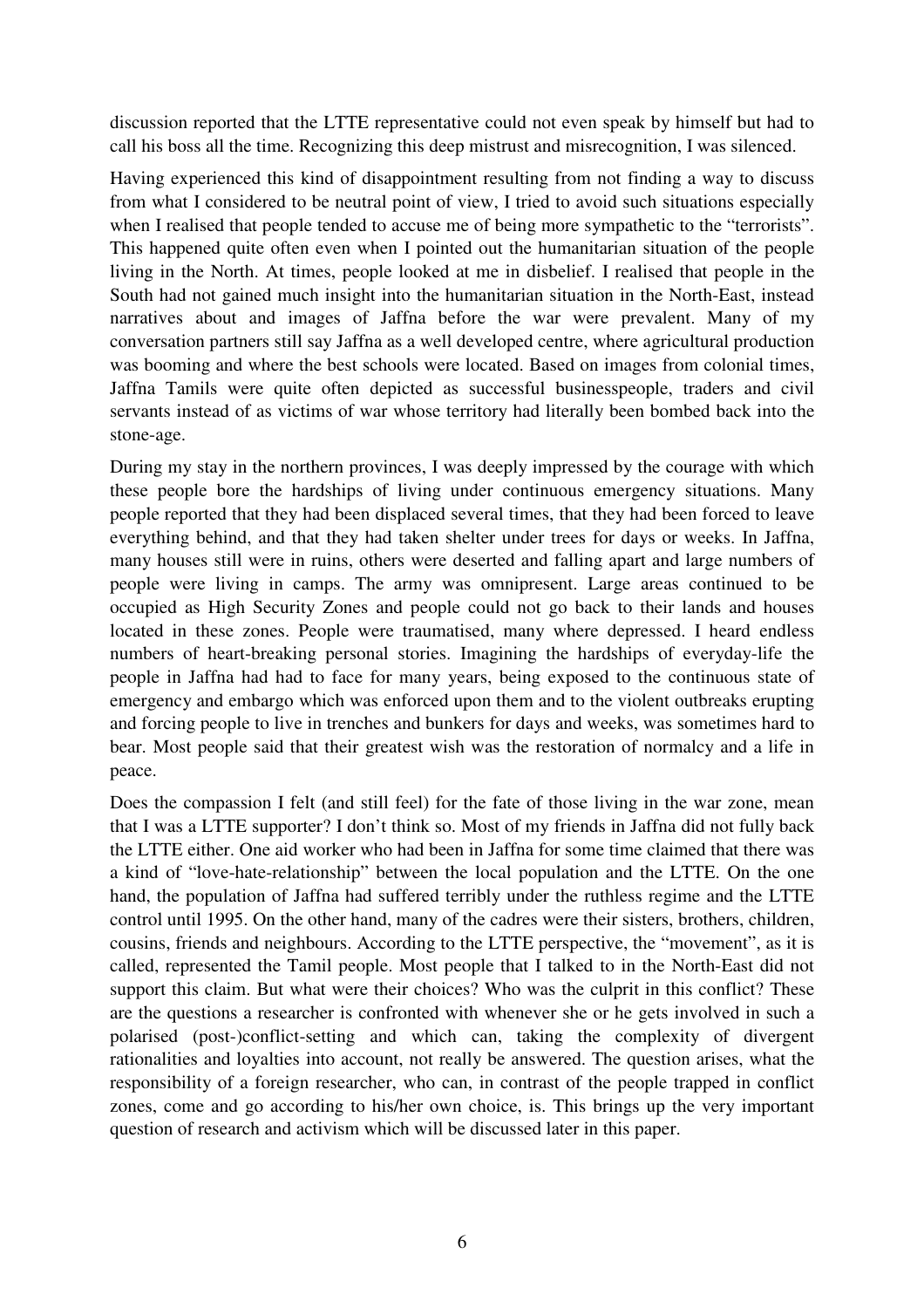## **Researching the Movement**

The Tigers were among the major attractions the North East has to offer. Among the few tourists who were adventurous enough to travel to the North East of Sri Lanka, there was a certain excitement about and fascination with the guerrillas, whose movement was said to be among the best and most powerful in the world. I witnessed similar excitement among the international staff working for the various development agencies in Sri Lanka. At the social events organised by members of the Colombo-based expatriate community which I infrequently attended, people used to report about their encounters and contact with LTTE cadres. One employee reported with pride about his first encounter with a "Tigress", a female cadre and emphasised how impressed he was by her strength when he shook her hand<sup>8</sup>.

The myths about the LTTE have always been an issue among the different parties. The LTTE represents itself as a highly hierarchical and closed organisation which does not allow much insight into its structure, way of functioning and organisation. A few more or less exclusive and journalistic accounts have been published during the last years providing a glimpse of how the LTTE could become so successful (Pratap, 2001; Swamy, 1994; 2003; Balasingham, 2001). Several of these books were placed on the premium shelves in Colombo's bookshops and bestsellers and also in Indian bookshops. This myth-making through literature was accompanied by the talk and gossip about the LTTE cadres, especially the leader V. Prabhakaran, whom only a few people have had a chance to meet. During the war, LTTE's success in warfare depended to a large extent on this invisibility in public spaces and the construction of invisibility for protection which has made myth-making so attractive.

Due to the peace-process, the LTTE became increasingly visible to the public. This happened in different ways. Thanks to the Ceasefire Agreement, the areas controlled by the LTTE were recognised as such and opened for transport. Both sides established checkpoints at the border where the movement of civilians and goods was controlled. Everybody could travel there without much difficulty and many people took the chance, including representatives of international organisations who were interested in supporting the peace and development process, journalists, tourists and researchers who were interested in investigating the formerly isolated areas. Likewise, the LTTE cadres travelled to the southern parts of Sri Lanka without much difficulty. I met the first prominent Tiger in a five-star-hotel in Colombo. While I was sitting in the lobby together with another researcher, a middle-aged man dressed in a Western style suit and wearing sunglasses came towards us and hailed us. This nice and friendly man turned out to be one of the highest-ranking cadres in the LTTE hierarchy. It turned out that this man was one of the key figures in the newly established relationship between the LTTE and the world of donors and development agencies. Those expatriates who knew him, affectionately called him by his nick-name and demonstrated an intimate relationship with this well-known and mystifying man.

Although the LTTE cadres were not allowed to enter government-controlled areas in uniform but only in civilian dress, the Ceasefire Agreement provided them with the opportunity to establish political offices in the government-controlled areas. Researchers were thus able to contact the local LTTE office directly for an interview. From Jaffna we could also travel to the LTTE headquarters, the town of Kilinochchi located further south, within a few hours. In 2003, only insiders knew that the media-spokesperson should be contacted in advance to

<sup>-</sup><sup>8</sup> LTTE cadres are known for their discipline and the hard physical exercises they have to perform. The women especially are exceptionally strong and physically impressive.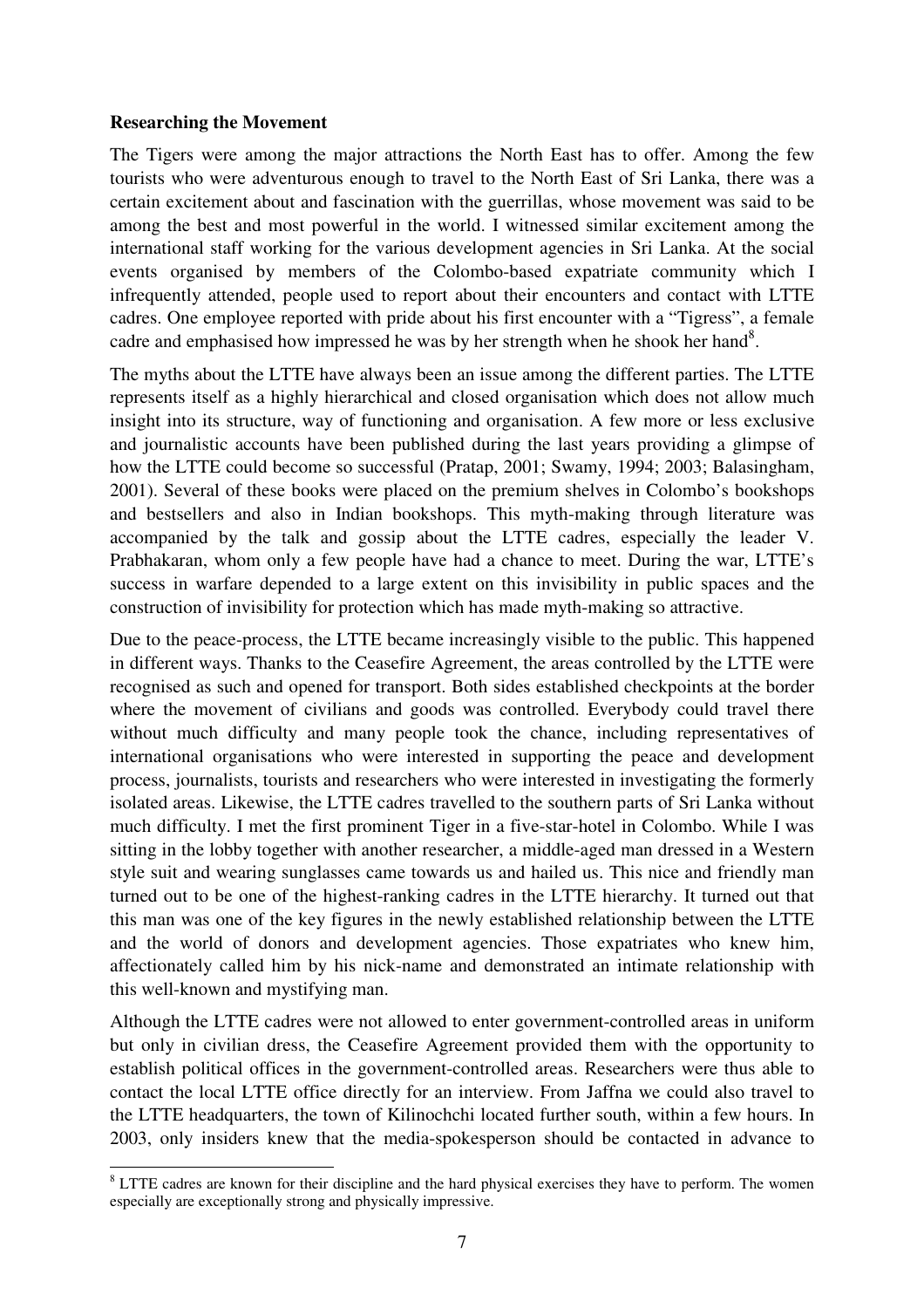make an appointment. He directed everybody to interview partners in the various wings and established contact with other LTTE-related organisations. Researchers and journalists who did not speak Tamil had to bring a research assistant for translation purposes. We got used to spend a couple of days at the LTTE-guesthouse which provided minimal facilities. By 2004 in contrast, this system had been changed. The offices in Kilinochchi had well established telephone lines and we could call the different wings and departments directly. The LTTE had appointed someone to translate from Tamil into English and back. Selected cadres received English-language training and were able to communicate in English within a relatively short period of time. Outside funding enabled the LTTE to establish new office buildings representing their work in the civilian realm. A Planning and Development Secretariat (PDS) was established to coordinate development activities and relationships with donors and other funding actors. This office included all facilities such as meeting rooms.

For the LTTE, the Ceasefire Agreement entailed the opportunity to intensify linkages to the "outside world". These were regarded as important resources in different ways. Donor and development agencies represented not only financial resources, but recognition (Stokke, 2006). Being recognised as a competent development actor successfully running a state-like formation which is able to manage and implement development activities and measures enhanced LTTE's bargaining power in the internationalised terrain of the peace negotiations and beyond. Similarly, researchers and journalists became a resource, because they listened and wrote about the ideas and plans that the LTTE intended to promote. Another significant aspect was the idea to justify and refute accusations against the LTTE and stereotypical representations which reflect images of a ruthless, terrorist organisation (see Sangarasivam, 2000). Two journalists I met at the LTTE-run guesthouse in Kilinochchi in 2003 were on a study tour organised by the LTTE, which included a visit to an orphanage. The LTTE representative accompanying them emphasised strongly, that the orphanage had nothing to do with child recruitment for their armed forces, of which the LTTE is accused quite frequently and that the Karate-training was necessary for the physical strength of the neglected children. This example shows that journalists were introduced to selected areas of the LTTE realm in order to present a certain image. All of us were targeted as potential promoters and sometimes even advocates by the LTTE.

When I conducted the interviews in Kilinochchi, I focused on the civilian and administrative divisions rather than on the military wing<sup>9</sup>. However, the boundaries were often blurred because all cadres initially underwent military training. The cadres acquired higher positions on the basis of their merits in military affairs and their suitability assessed by the leadership. Nevertheless, what I could see and gain access to was represented in a civilian outfit. What the cadres told me was very much concerned with the state-making project in the sense of the establishment of necessary structures and institutions as well as policies and partnerships. Even in the LTTE-controlled areas I rarely saw cadres in camouflage uniforms. The LTTE was most visible through its police forces and personnel in civilian dress. The image I was presented was that of a harmless, yet effective and competent state apparatus which did not have much to do with the images of the militarised, ruthless, uncompromising war-machinery, as they were usually depicted in most of the literature and the reports about the LTTE.

-

<sup>&</sup>lt;sup>9</sup> The administrative structure is comprised of seven different wings: finance, law and justice, police, military, education, politics and women's affairs (Hellmann-Rajanayagam, 2007: 127).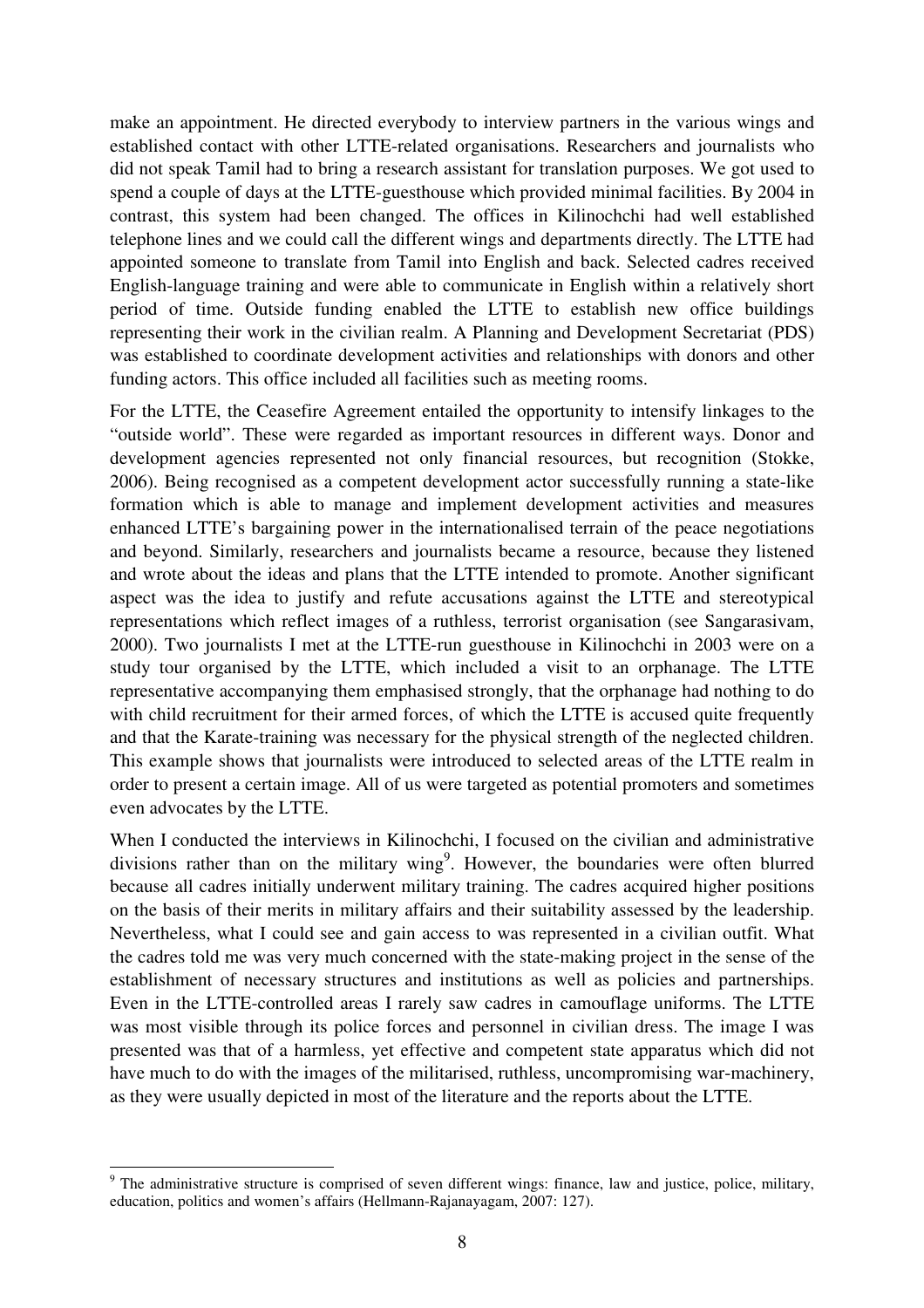Bearing "the other side" in mind as well, I wish to highlight here the specific representations which are situated in time and in the particular political environment. During the Ceasefire Agreement, the LTTE strategically divulged and staged images of its civilian outfit to enhance their legitimacy and bargaining position. Regarding donors and development agencies this strategy was partly successful. The LTTE managed to draw a picture of itself as a competent and confident partner able to deliver social services (through its partner organisations) as well as maintaining law and order (through the Tamil Eelam Police and the judiciary). But it is also the researcher who selects and depicts certain images which appear and which are presented to her in the complex and divided field. Especially in such a divided, yet polarised field work situation like Sri Lanka, I think it is important to think and rethink my own position as a researcher over again and again. I will concentrate on two different dimensions of representation which are particularly meaningful in (post-)conflict settings. First, there is the construction of images of the self or the other, e.g. "the enemy". This kind of representation is strongly tied to the construction of identity, or in this particular context, ethnicity, which connotes political representation (Cheater, 1997). It is the LTTE who creates negative images of the other (Brun, 2008: 411), and it is the Sri Lankan state (and a number of interest groups) that create images of the terrorist LTTE (Sangarasivam 2000). The researchers' task and responsibility is to look at social phenomena from the various perspectives and unravel the different representations depicted by the actors in a particular field. At the same time, there is always the danger of being looked upon as more sympathetic to this or to that side. One of my German friends, a social anthropologist working for a development project in Jaffna, once came to me, embarrassed, because the project staff in Colombo had placed the prefix "Tiger" in front of her name. She never hid her sympathy for the people living in Jaffna, but she did not want to be considered as a LTTE- sympathiser. This leads us to the second level, the question of ethnographic representation, which has been intensely discussed especially during the late 1980s. The basic assumption has been that representations of anthropology's objects are the products of asymmetrical power relations and that anthropology itself is always situated in particular historical and political contexts. In the Sri Lanka case, it is not so much the question of whose representations we are adopting as researchers. Because representations are divided and polarised the crucial question is how we relate to them. What kind of image do we represent, and why? We are dealing with politics of representation and we need to consider the social and political consequences of our research and writings. This reasons to expose the process through which ethnographies are made and to be aware of "our own humanity as meaning-makers" (James, 1997: 12), because keeping a safe reflexive distance is not always totally possible, there is always a danger of appropriation or misrepresentation<sup>10</sup>. After all, we need to ask ourselves whether we want to become advocates for certain groups or not, because there is certainly a chance that the representations resulting from research are instrumentalized.

#### **Do I really want to be one of them?**

j

Living in Jaffna as a foreigner can be challenging, especially for those who are used to a certain level of personal freedom in public. There are not many opportunities for recreation in

 $10$  Okely (1997) differentiates between six different possibilities in considering the influence of ideas and intellectuals. Activism is one, but there is also the category "named but unintended influence" which might be appropriate here.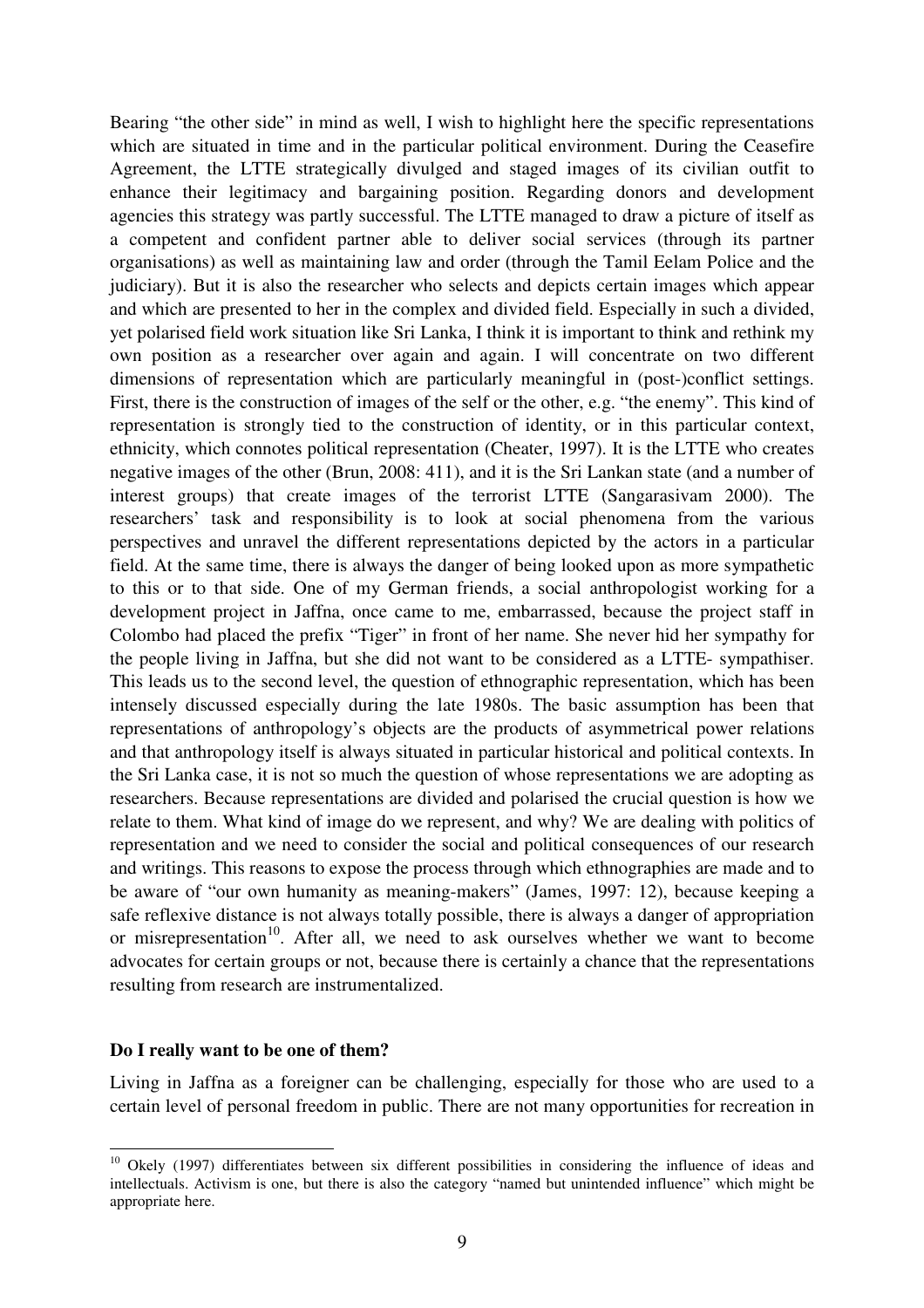the devastated provincial town. Moreover, some local concepts of morality regarding the behaviour of women in public space diminish the freedom of movement, while strong notions of (Tamil) women's purity exist. During my visits, several cases of attacks and sexual harassment targeted mainly foreign (western) women, which were controversially discussed. According to many local opinions this kind of disrespect for women in general aggravated under the control of the Sri Lankan Army. At times, this was interpreted as result from the enduring war situation, or as endemic to society but the emphasis on foreign women could also have been the result of new interpretations and images of "free western societies". However, the resulting restrictions concerned foreigners who were living in Jaffna for a longer period of time. A considerable number of expatriates were permanently employed by international organisations engaged in development and reconstruction programmes. Due to Jaffna's status as a high security area, the foreign staff was not allowed to reside there with their partners or families which explained why most of them were either single or unaccompanied by their partner.

As an ethnographer researching development and reconstruction, it was important for me to get into contact with the expatriate community to learn more about their different opinions, activities, projects and policies. A German friend who was working for a German organisation had introduced me to some of the foreigners living in Jaffna and I decided to join the volleyball training which was organised on the compound of the International Red Cross Committee (ICRC) twice a week. This took place shortly before sunset and helped me to escape loneliness and also gave me an opportunity to get some exercise. Moreover, I got to know some of the expatriates and learned a lot about their everyday-life at work and their leisure time. At the same time, I was keen on getting to know more about local Tamils' perspectives and opinions about these foreigners and I learned that their constructions, particularly of the Westerners, were not always positive.

Negative impressions of the western way of life were fuelled by the ways, the expatriatecommunity tended to organise its leisure time. The expatriates organised parties on various occasions. As a result, loud music was played late at night and people drank beer. Male and female expatriates move around together freely. Some of them, especially women, were sometimes inappropriately dressed. The fact that men and women go to parties and dance together wais a strange kind of behaviour according to the rather rigid understanding of gender-relations in Tamil culture. Over the weekend some expatriates used the project cars to go to the nearby beach where they sun themselves in bikinis which again alienated some local Tamils.

A visible example for expats' withdrawal from the local social realm was the club started by the UN staff. This "Bar" was the only after-work recreation opportunity for the Westerners in Jaffna, apart from less than a handful of guesthouses which serve drinks. Those who wished to relax or who felt bored in the evening attended the "Bar" for a beer and a chat. Modelled as a small version of the many national and international clubs frequented by expatriates which can be found in the capital of almost each developing country and which allows them to escape from the foreign place they live in, the "Bar" was the meeting point of Jaffna's international community. Drinks were reasonably priced and Western music was played until late hours. Since it was not possible to catch a glimpse of the location because of its surrounding walls typical of Jaffna houses, people just heard the music and people talking and laughing loudly. I was told that the neighbours frequently complained and threw stones over the wall. The fact that even single women stayed at the "Bar" until late at night, offered a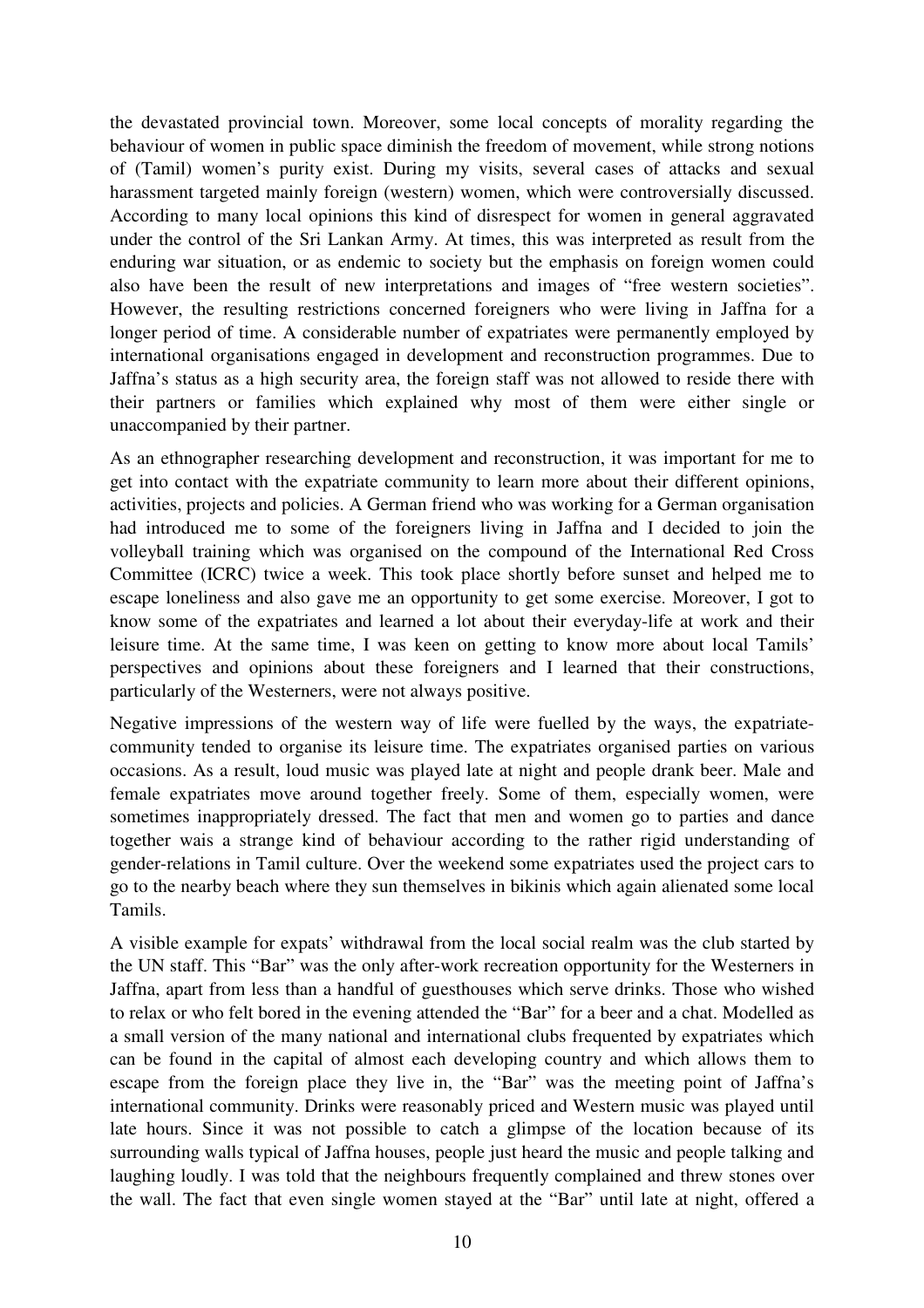reason to assume that Westerners are wicked, which entailed the danger of spilling over to local Tamils as well.

Many people interpreted the expatriates' behaviour as immoral and against Tamil culture. A strong emphasis was put on the aspect of gender relations which were interpreted as being different than in the Tamils' "own culture". It was assumed that "something must go wrong there", as one anthropologist explained. For many locals this indicated a kind of immorality which was interpreted as a typical feature of Western behaviour. Some observers referred to western media, and assumed that gender-relations in the Western world consisted of total liberty and spontaneity in choosing a partner. There were also fears that these "bad habits" might spoil the local culture by transporting Western culture into the local context. In this vein, they were accused of bringing pornography to Jaffna. As one interviewee told me, the "whites" were accused of having imported HIV. Real or imagined cases of love affairs between INGOs' male staff and Tamil girls were occasions of gossip. At this point many local people stopped tolerating the Westerners' different behaviour and started claiming that a threat to Tamil culture exists.

This process of constructing culture, identity and belonging was embedded into the historically significant period of re-opening resulting from the peace process. Under the conditions of war, Jaffna was in most parts cut off from the mainland, and the more from the rest of the world. The abrupt re-opening reinforced connection with the world and an intensification of social interactions, relations and networks. This, however, can be regarded as a constitutive feature of globalisation, which, due to the war, leaped into existence. Globalization processes, however, reinforce the multiplication and fragmentation of identities. Identities are constructed resulting from social relations and comparative interaction across cultures. Asserting difference in the context of globalization and translocalisation is a result of the mechanisms of "flow and closure" (Meyer & Geschiere, 1999). Globalisation allows flows of goods, images and people to move around but at the same time, this leads to processes of closure. As soon as the actors concerned recognize difference, boundaries are erected and identities constructed.

 The conflict arising from this dialectical process put me, as a female researcher, into a certain ethnical dilemma: On the one hand, I depended on good relations with the expatriate community whom I regarded as development experts and potential interview partners. I also considered the relationship between Jaffna Tamils and expatriates as an important dimension of analysis. This was important for maintaining objectivity concerning the negotiation of development between local and external partners. On the other hand, my work depended on a good and trustful relationship with my local informants and friends. This also implied avoiding a negative image my personality<sup>11</sup>. But as time passed by, I increasingly realised that I had to compromise on the moral standards and the level of involvement in the different arenas. I was certainly keen to differentiate myself from the disreputable expatriates, but at the same time, I realised this was not entirely possible. Apart from research-related considerations, there were also others such as the fact that I wanted to play volleyball because I appreciated the physical exercise and the occasional company of other westerners. I was uncomfortable with being locked up after dark and wanted to exchange views, ideas, problems and troubles with others. These occasions also meant to be a break or time-out from research. After all, people would recognise me as a foreigner anyway. I could try to live with

-

 $11$  Lachenmann (1997: 111) sumarises the discussion about the specific situation of female researchers. Discussing this dimension would unfortunately exceed the scope of this paper.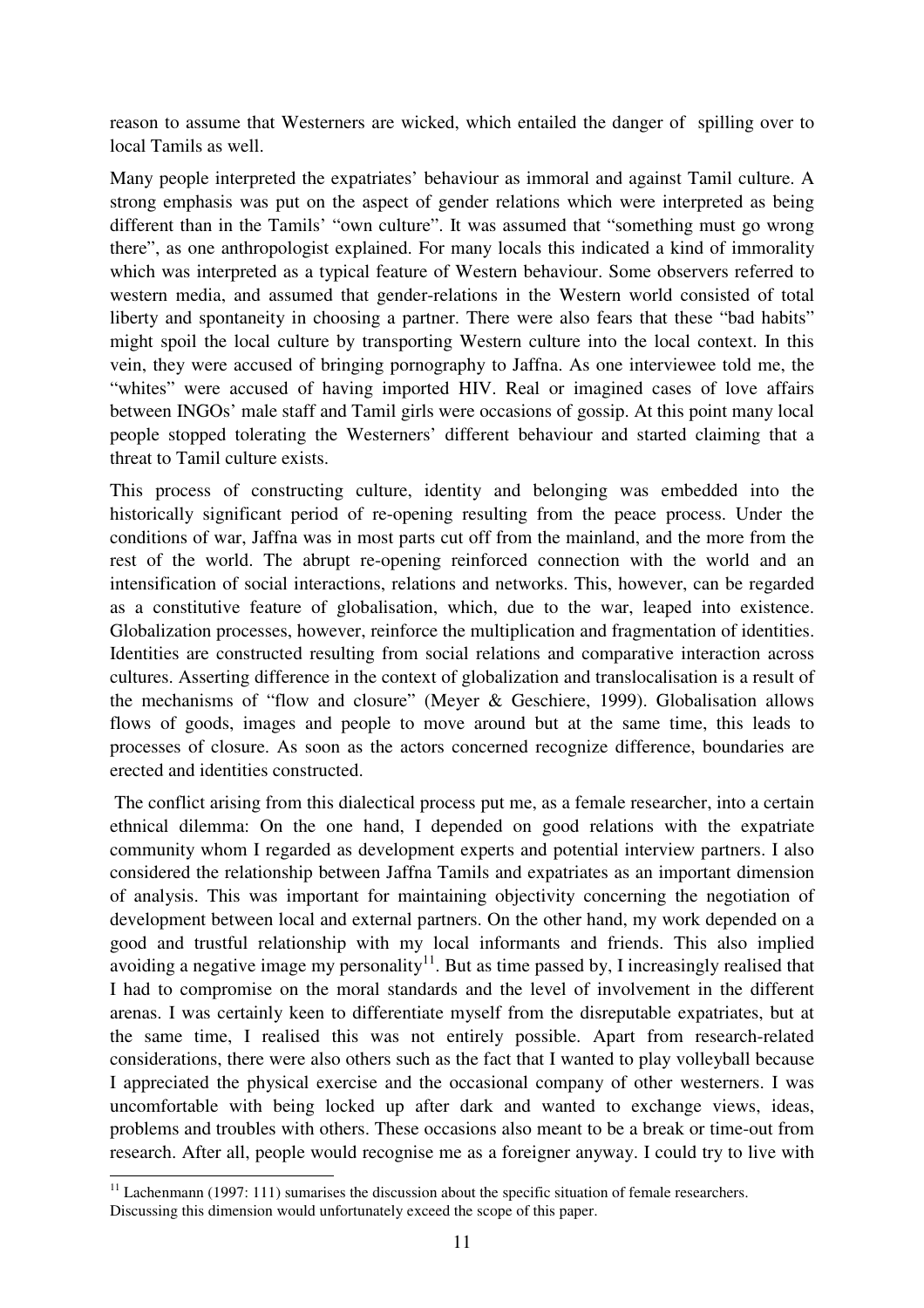certain moral integrity but at the same time, I could not avoid being lumped together with other Western foreigners.

# **Concluding Remarks**

This paper has touched a variety of issues and field research situations entangled in the complexity of a (post-)conflict environment which was characterised by ethnic boundaries, and antagonistic politics carried out by the two war protagonists, the LTTE and the Sri Lankan state. The emphasis was put on reflecting on some of the research situations and dilemmas arising in this special field marked by new opportunities but also new challenges typical of post-conflict situations. I have pointed out a number of different issues which I consider as challenging for researchers who attempt to position themselves somewhere between the two sides. As Theidon has noted, there is no neutrality because as soon as we are there, we are caught. This is not a question of ethnical imperative (Theidon, 2001: 28), but positioning oneself is an unavoidable necessity. The division between the Sinhalese and Tamil spaces was harsh and marked by ignorance and resentment, and heavily loaded with ethnic markers and cleavages. Therefore, I first raised the question of how to deal with the ethnic polarisation which is so deeply imprinted onto people's minds and ways of thought in everyday-life and talk.

The phenomenon of ethnic polarisation at the broader societal level is interrelated with the psychological effects of war. I have shown for Southern Sri Lanka how the unpredictability of attacks and bombings have contributed to boundary-drawing and demarcation. This deeply entrenched fear is connected with mistrust, which in fact has eroded the basis for finding a long-term solution to the armed conflict. Discussing this issue with my Sinhalese friends and getting to know the sufferings of the "other side" I realised how impossible it is to claim neutrality. Siding with one party or the other on the basis of supposedly rational argumentation entailed the danger of being pushed into the trap of being partial.

This leads to the third aspect, that is researching the LTTE, a highly disputed organisation well known for human rights violations and labelled as a terrorist organisation. This interesting field work setting brought up the question of representation as a central issue in ethnography. Representation, in this context is two-fold. On the one hand, there are the representations of actors that ethnographers observe. The LTTE has adopted particular strategies to represent itself as an effective and well-organised development actor. It is the researcher's task to unravel these representations and understand the rationalities and intentions behind them. On the other hand, researchers are also facing the challenge of being those who represent. Doing ethnography always entails taking a stand, deliberately or accidentally. This opens the question of how we deal with the interpretations of our representations.

Fourthly, I touched upon the realm of cultural difference and local resistance against alienation from the "West". I have asked how we can deal with this issue, being from and representing the "West" ourselves. This remains an open question as well and can, according to my insights, only be handled according to personal preferences and experience.

The question remains, what we should do with these challenges against the background that there is a highly sensitive and politicised field of action in the field itself as well as in our own countries. What responsibilities do we bear in the academic public and with our writings? Whenever we present a piece of my work we need to think carefully about the context in which this takes place not to be mistaken for someone we do not want to impersonate. The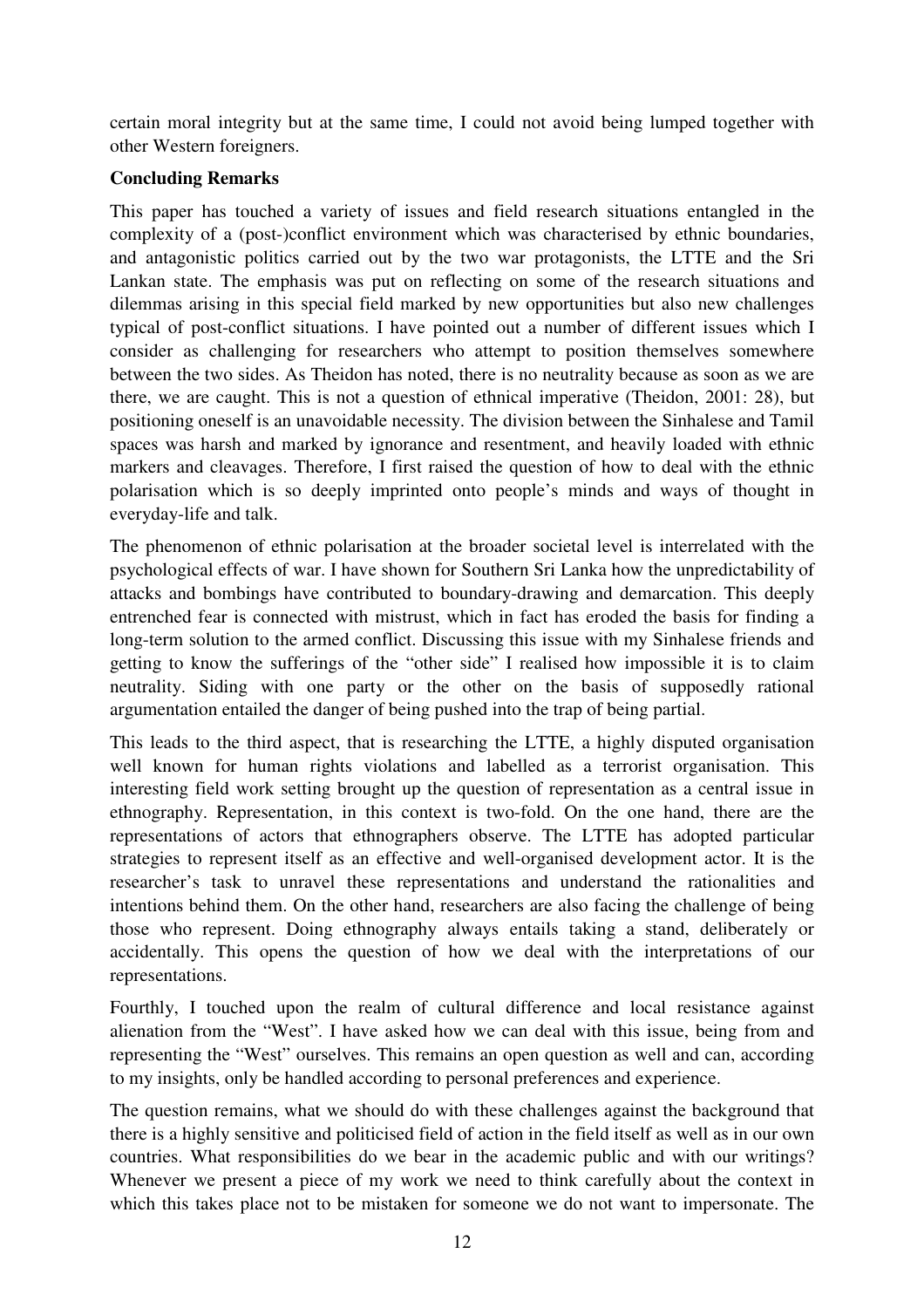global image of the LTTE's terrorist nature is still prevalent in the policies and the media nowadays and gives rise to the assumption that the Tamil struggle is unjustifiable. But there were and still are humanitarian catastrophes caused by the Sri Lankan army's continuous advances on LTTE territory, which have resulted in large numbers of deaths and displaced persons. In how far does scholarly activity and ones own personal position should or should not be related to each other? Witnessing the consequences of conflict, is it really desirable to claim a neutral standpoint?

#### **References**

- Balasingham, Adele 2001: The Will to Freedom. An Inside View of Tamil Resistance, Mitcham: Fairmax Publishing Ltd.
- Bastian, Sunil 1990: Political Economy of Ethnic Violence in Sri Lanka: The July 1983 Riots, in: Das, Veena (ed.): Communities, Riots and Survivors in South Asia, Delhi, Oxford and New York: Oxford University Press, pp. 286-304
- Brun, Caterine 2008: Birds of Freedom. Young People, the LTTE, and Representations of Gender, Nationalism and Governance in Northern Sri Lanka, in: Critical Asian Studies, 40/3, pp. 399-422
- Cheater, Angela; Hopa, Ngapare 1997: Representing Identity, in: James, Allison; Hockey, Jenny; Dawson, Andrew (eds.): After Writing Culture. Epistemology and Praxis in Contemporary Anthropology, London and New York: Routledge, pp. 208-223
- Elwert, Georg 1999: Markets of Violence, in: Elwert, Georg; Feuchtwang, Stephan; Neubert, Dieter (eds.): Dynamics of Violence. Processes of Escalation and De-Escalation in Violent Group Conflicts. Sociologus Nr. 1, Berlin: Duncker & Humblot, pp. 85-102
- Gerharz, Eva 2007: Translocal Negotiations of Reconstruction and Development in Jaffna, Sri Lanka, Bielefeld: unpublished PhD Thesis
- Harris, Paul 2001: Fractured Paradise. Images of Sri Lanka, Colombo: Vijitha Yapa Publ.
- Hellmann-Rajanayagam, Dagmar 2007: Wer und was ist die LTTE? in: Kolnberger, Thomas; Six, Clemens (eds.): Fundamentalismus und Terrorismus. Zu Geschichte und Gegenwart radikalisierter Religion, Essen: Magnus Verlag, pp. 118-141
- Hoffman, Danny 2003: Frontline Anthropology. Research in a Time of War, in: Anthropology Today, 19/3, pp. 9-12
- James, Allison; Hockey, Jenny; Dawson, Andrew 1997: Introduction. The Road from Santa Fe, in: Allison, James; Hockey, Jenny; Dawson, Andrew (eds.): After Writing Culture. Epistemology and Praxis in Contemporary Anthropology, London/New York: Routledge, pp. 1-16
- Kovats-Bernat, J. Christopher 2002: Negotiating Dangerous Fields: Pragmatic Strategies for Fieldwork amid Violence and Terror, in: American Anthropologist, 104/1, pp. 208- 222
- Lachenmann, Gudrun 1997: Intervention, Interaktion, Partizipation Zu einigen Methodenfragen der empirischen Entwicklungsforschung, in: Schulz, Manfred (ed.): Entwicklung: Theorie – Empirie – Strategie, Hamburg, Lit, pp. 99- 14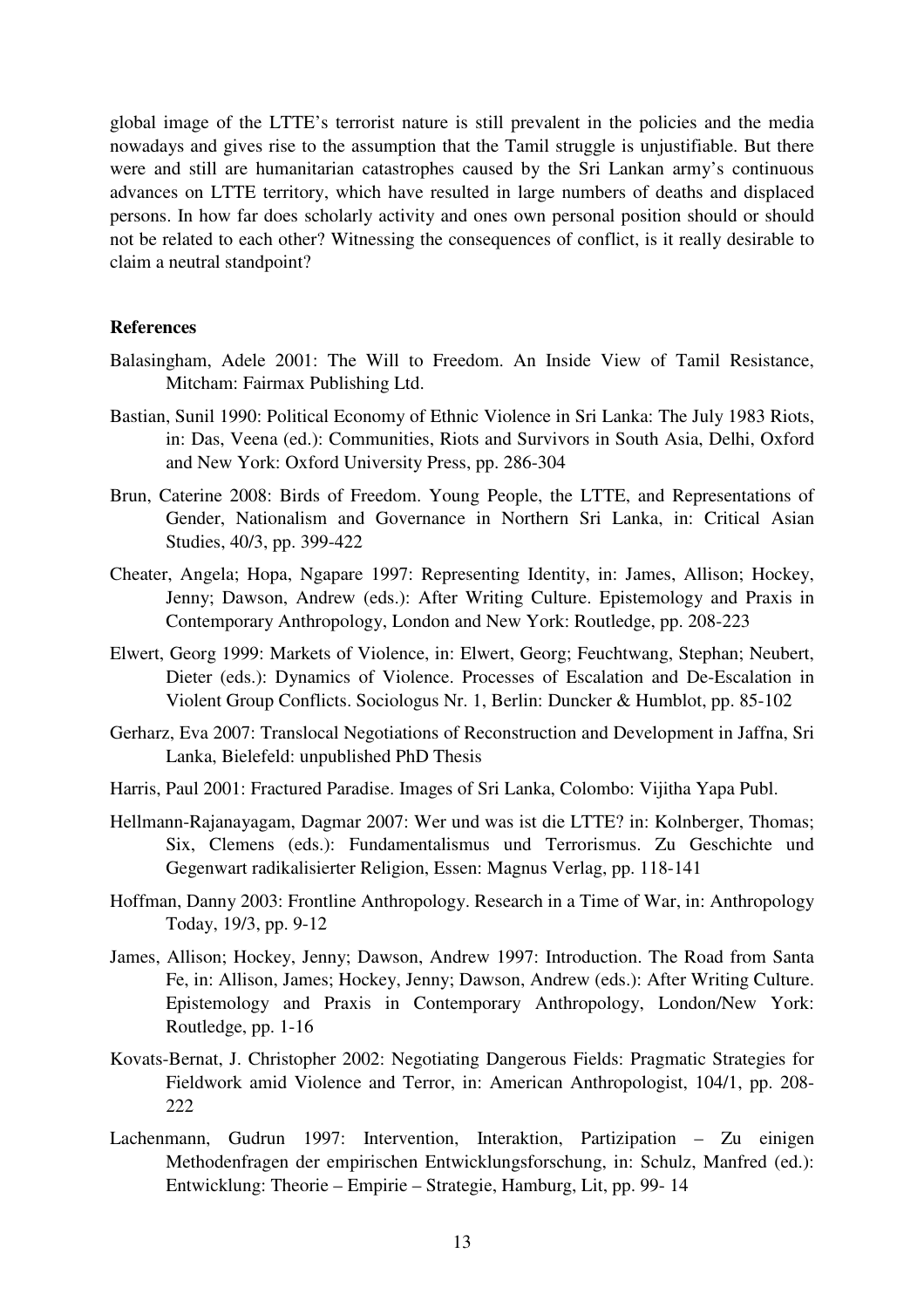- Marcus, George E. 1998: Ethnography Through Thick and Thin, Princeton NJ: Princeton University Press
- Meyer, Birgit; Geschiere, Peter 1999: Globalization and Identity: Dialectics of Flow and Closure, in: Meyer, Birgit; Geschiere, Peter (eds.): Globalization and Identity: Dialectics of Flow and Closure, Oxford: Blackwell Publ., pp. 1-16
- Nordstrom, Carolyn 1997: A Different Kind of War Story, Philadelphia: University of Pennsylvania Press
- Okely, Judith 1997: Some Political Consequences of Theories of Gypsy Ethnicity: The Place of the Intellectual, in: James, Allison; Hockey, Jenny; Dawson, Andrew (eds.): After Writing Culture. Epistemology and Praxis in Contemporary Anthropology, London and New York: Routledge, pp. 224-243
- Peebles, Patrick 1990: Colonization and Ethnic Conflict in the Dry Zone of Sri Lanka, in: The Journal of Asian Studies, 49/1, pp. 30-55
- Pettigrew, Judith; Sara Shneiderman; Ian Harper 2004: Relationships, Complicity and Representation. Conducting Research in Nepal during Maoist Insurgency, in: Anthropology Today, 20/1, pp. 20-25
- Pratap, Anita 2001: Island of Blood: Frontline Reports from Sri Lanka, Afghanistan and other South Asian Flashpoints, Colombo: Vijitha Yapa Publications
- Sangarasivam, Yamuna 2001: Researcher, Informant, "Assassin", Me, in: The Geographical Review, 91/1-2, pp. 95-104
- Sangarasivam, Yamuna 2000: Liberation Tigers of Tamil Eelam and the Cultural Production of Nationalism and Violence: Representing the Integrity of Nation and the Choice for Armed Struggle, Syracuse: Syracuse University, unpublished PhD Thesis
- Schrijvers, Joke 1999: Constructing 'Womanhood', 'Tamilness', and 'The Refugee': Internal Refugees in Sri Lanka, in: Thiruchandran, Selvy (ed.): Women, Narration and Nation. Collective Images and Multiple Identities, New Delhi: Vikas Publishing House Pvt Ltd, pp. 169-201
- Schrijvers, Joke 1997: Internal Refugees in Sri Lanka: The Interplay of Ethnicity and Gender, in: The European Journal of Development Research, 9/ 2, pp. 62-82
- Siddhartan, M. 2003: Negotiating 'Tamilness': A Case Study of Jaffna Tamil Migrants to Colombo since 1990, in: Mayer, Markus; Rajasingham-Senanyake, Darini; Thangarajah, Yuvi (eds.): Building Local Capacities for Peace. Rethinking Conflict and Development in Sri Lanka, Delhi: Macmillan Indian Publ., pp. 305-320
- Somasundaram, Daya 1998: Scarred Minds. The Psychological Impact of War on Sri Lankan Tamils, New Delhi/Thousand Oaks/London: Sage Publ.
- Stokke, Kristian 2006: Building the Tamil Eelam State: Emerging State Institutions and Forms of Governance in LTTE-controlled Areas in Sri Lanka, in: Third World Quarterly, 27/6, pp. 1021-1040
- Swamy, M. R. Narayan 1994: Tigers of Lanka. From Boys to Guerillas, Colombo: Vijitha Yapa Publications